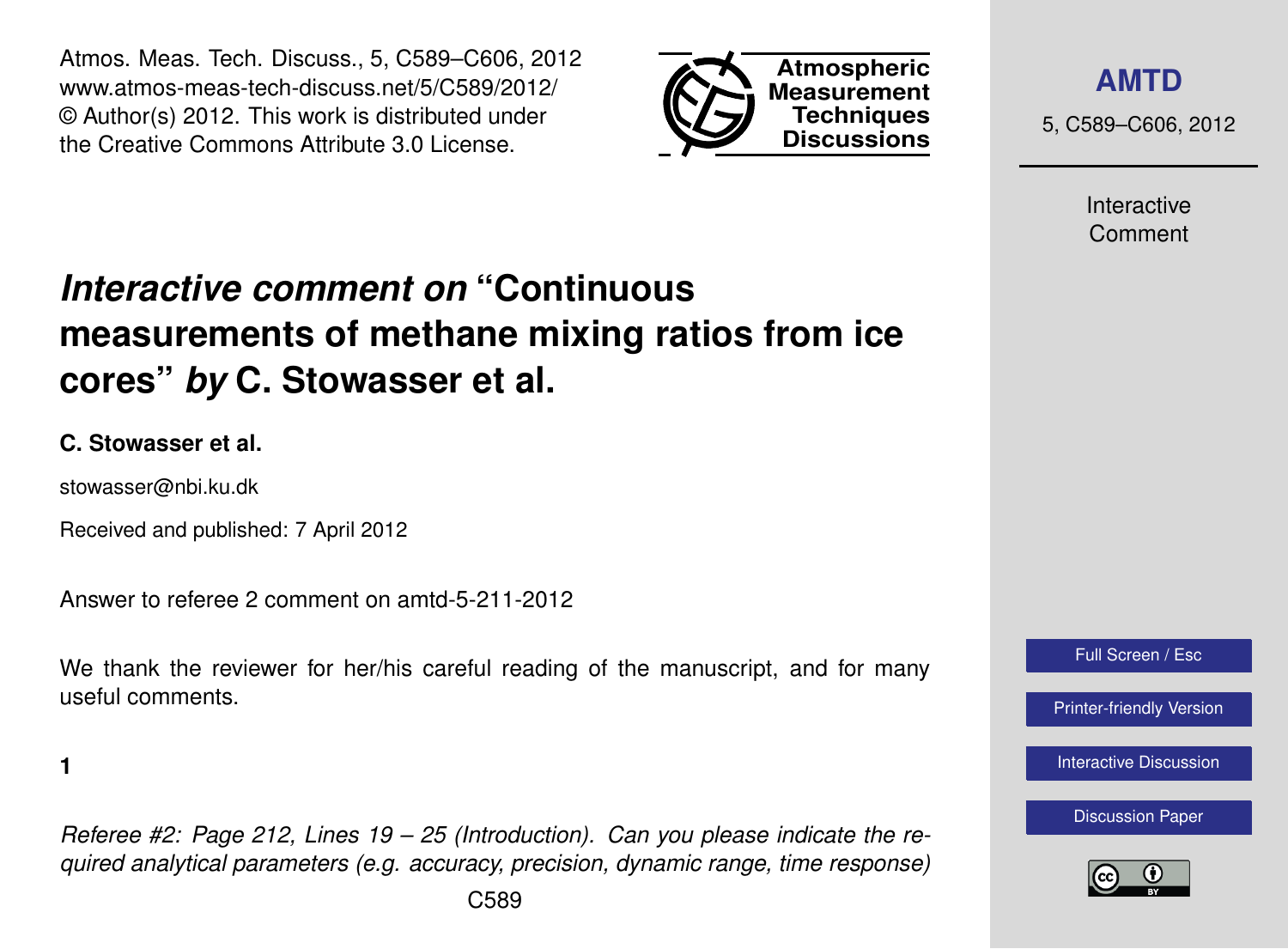*for continuous ice core measurements of methane?*

Stowasser et al.: Required time response of the analytical system depends strongly on the depth of the ice and the location of the drilling site. In our study we have shown that the time response of our analytical setup is sufficient to resolve all climatically relevant variations as preserved in the ice down to a depth of 1980 m in the NEEM core. Such an assessment of system time response should be done for every study individually.

However, we state on p.213, l.1-3, that one needs to capture variability on the scale of decades to centuries. This cannot be translated into a length without knowing the depth-age relationship of the ice core that is analyzed.

With GC technology accuracy and precision are of the order of  $\pm 10$  ppbv. Generally it can be said that with better precision and accuracy new features of the  $CH<sub>4</sub>$  record become visible. We know this from ongoing projects. Therefore the required accuracy and precision is a moving target and one can say the lower the better. As an example we decided to mention the interhemispheric gradient of methane and included the following into the introduction:

 $C_{\text{H}_{4}}$  mixing ratio measurements need to be of high precision and accuracy to resolve small details in the records, such as the interhemispheric gradient (IHG) that reflects the latitudinal source distribution. The IHG, obtained by comparing Greenlandic and Antarctic records, is as small as 15 ppb during glacial conditions (Dällenbach et al., 2000), requiring a combined precision and accuracy of  $\pm 5$  ppbv."

The dynamic range of a spectrometer suited for ice core  $CH<sub>4</sub>$  mixing ratio measure-

5, C589–C606, 2012

Interactive Comment



[Printer-friendly Version](http://www.atmos-meas-tech-discuss.net/5/C589/2012/amtd-5-C589-2012-print.pdf)

[Interactive Discussion](http://www.atmos-meas-tech-discuss.net/5/211/2012/amtd-5-211-2012-discussion.html)

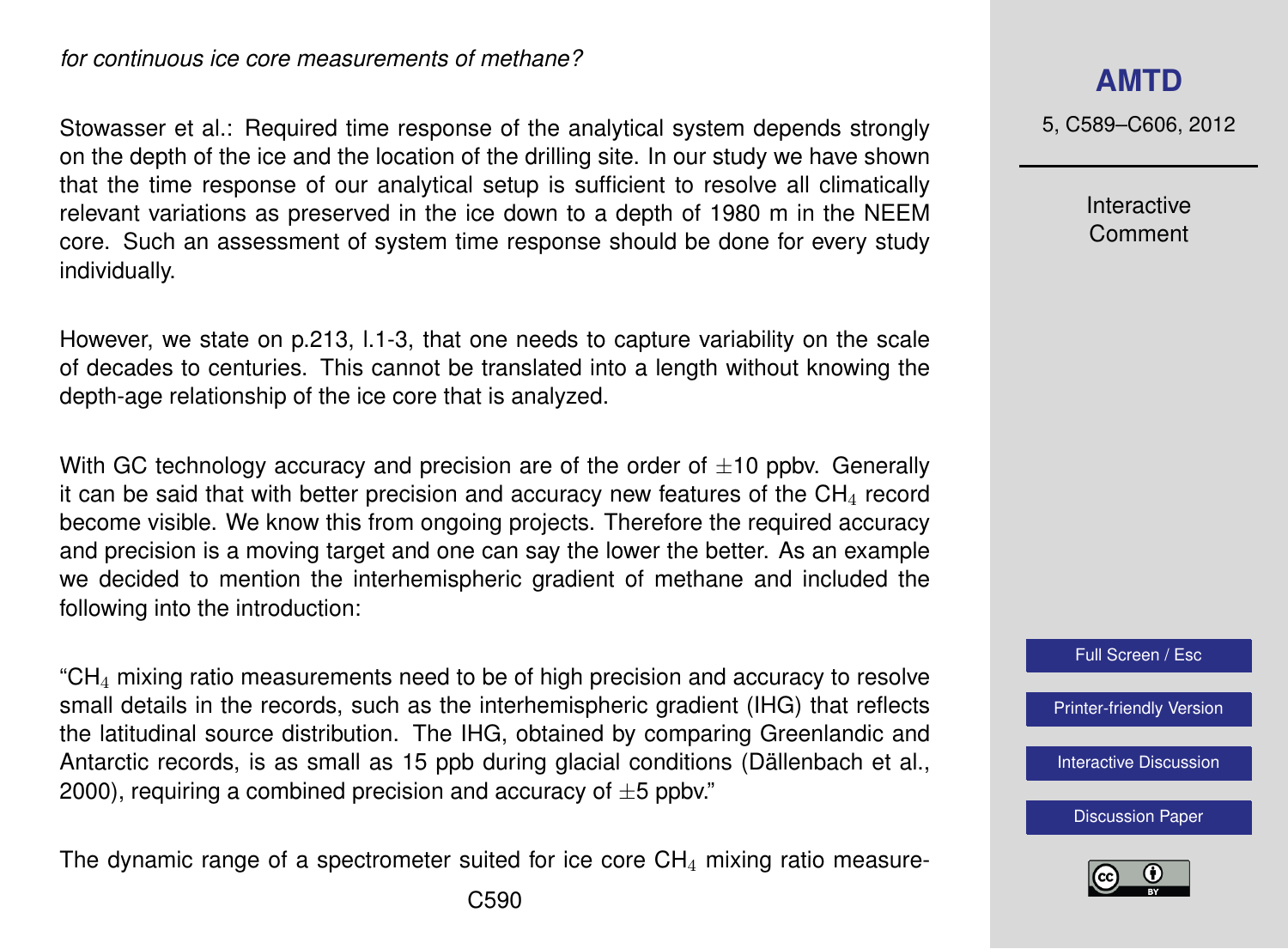ments should cover glacial, interstadial and preindustrial  $CH<sub>4</sub>$  mixing ratios, i.e. mixing ratios between 300 to 800 ppbv.

Added information about dynamic range in introduction, p.212, l.21: "Records obtained from ice cores show  $CH<sub>4</sub>$  variability of ca. 300 to 800 parts per billion by volume (ppbv) over the last 800 kyr both on both the orbital time scale of glacial-interglacial cycles [Loulergue2008], and on the millennial time scale of abrupt Dansgaard-Oeschger cycles [Chappellaz1993]."

## **2**

*Referee #2: Page 215, Lines 21 – 25. If possible, please quantify the dependency of the membrane extraction on water pressure, air pressure, and temperature. Likewise, please quantify the dependence of the dissolved methane concentration on these parameters (e.g. P, T). This is critical in assessing how well the pressures and temperature must be controlled to obtain adequate precision and minimal bias.*

Stowasser et al.: This is unfortunately not possible at this time. By holding all these parameters as constant as possible we are able to obtain good results. However, tests of the effect of temperature, water and air pressure on the gas extraction module, as well as the effect on  $CH_4$  mixing ratios are planned, but have not been conducted yet.

**3**

*Referee #2: Page 215 – Page 216. Can you quantify the efficiency of the membrane extractor at your flow rates and conditions?*

# **[AMTD](http://www.atmos-meas-tech-discuss.net)**

5, C589–C606, 2012

Interactive Comment



[Printer-friendly Version](http://www.atmos-meas-tech-discuss.net/5/C589/2012/amtd-5-C589-2012-print.pdf)

[Interactive Discussion](http://www.atmos-meas-tech-discuss.net/5/211/2012/amtd-5-211-2012-discussion.html)

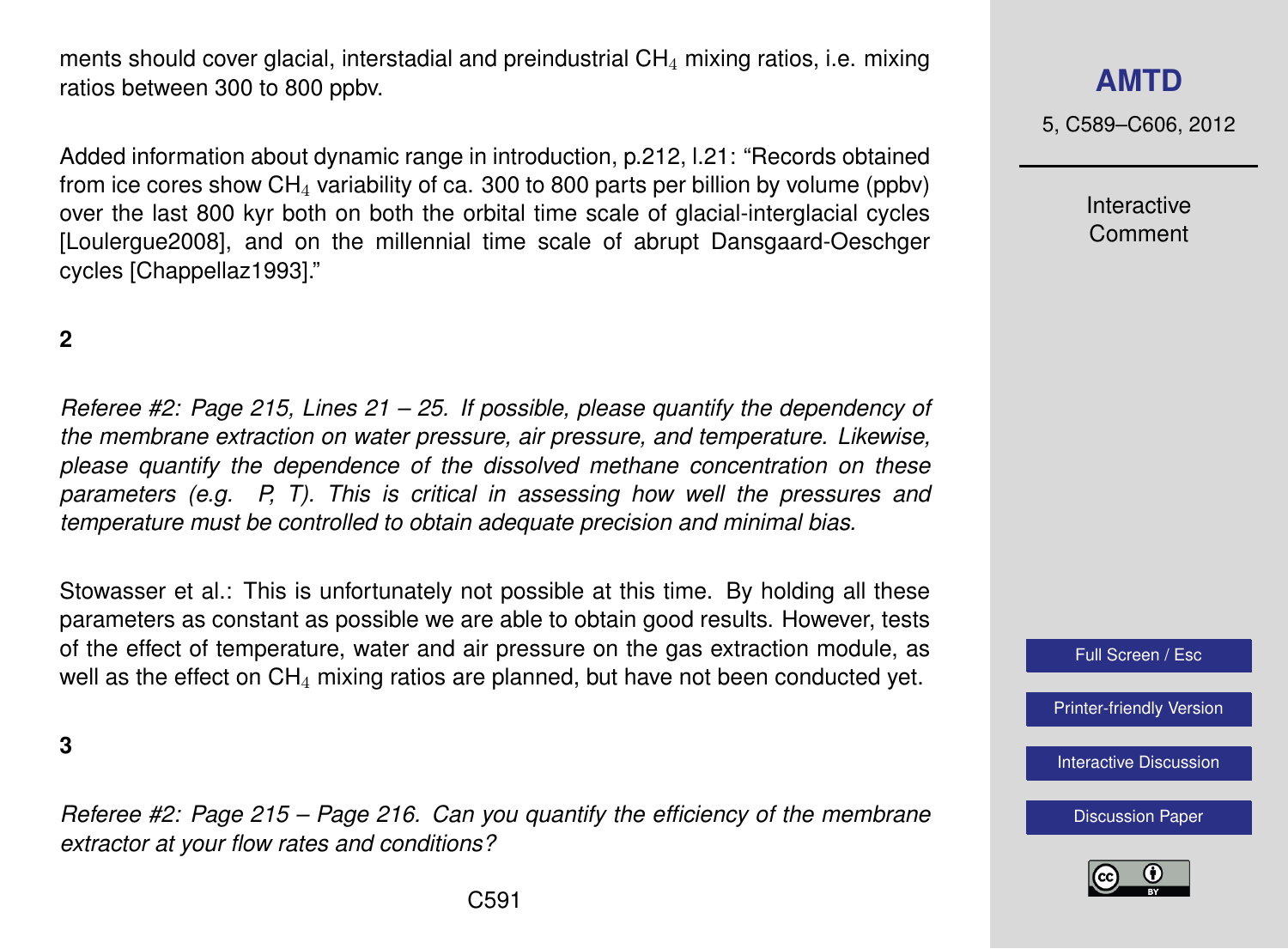Stowasser et al.: At the given flow rates and conditions the gas extraction module removes all bubbles (visible gas) from the sample stream. The pressure gradient over the membrane has been adjusted to 300 mbar in order to guarantee that all bubbles are extracted.

We did not quantify how much of the dissolved gas is removed at the given conditions. Surely the higher the pressure gradient the more dissolved gas is removed. To circumvent a potential pressure correction, we try to keep temperature and pressure gradient constant also during calibration.

We added the following sentence on page 215-216: "This results in a pressure gradient of approximately 300 mbar across the hydrophobic membrane of the module, which is sufficient to extract all visible air from the sample stream."

## **4**

*Referee #2: Page 216, Line 12. Please confirm that the sample is dried to 0.003 % (30 ppmv). Typically, Nafion does not dry to below 300 ppmv using the configuration described in the text.*

Stowasser et al.: To answer this comment we performed a zero-check with the instrument using high-purity nitrogen (H<sub>2</sub>O  $<$  3 ppm). The instrument measures the water vapor concentration to be ca. 0.001 %V, suggesting that the measurement in the field was approximately correct. Unfortunately, the instrument has been modified a lot since the field season and we cannot guarantee that the water vapor measurement

## **[AMTD](http://www.atmos-meas-tech-discuss.net)**

5, C589–C606, 2012

Interactive Comment



[Printer-friendly Version](http://www.atmos-meas-tech-discuss.net/5/C589/2012/amtd-5-C589-2012-print.pdf)

[Interactive Discussion](http://www.atmos-meas-tech-discuss.net/5/211/2012/amtd-5-211-2012-discussion.html)

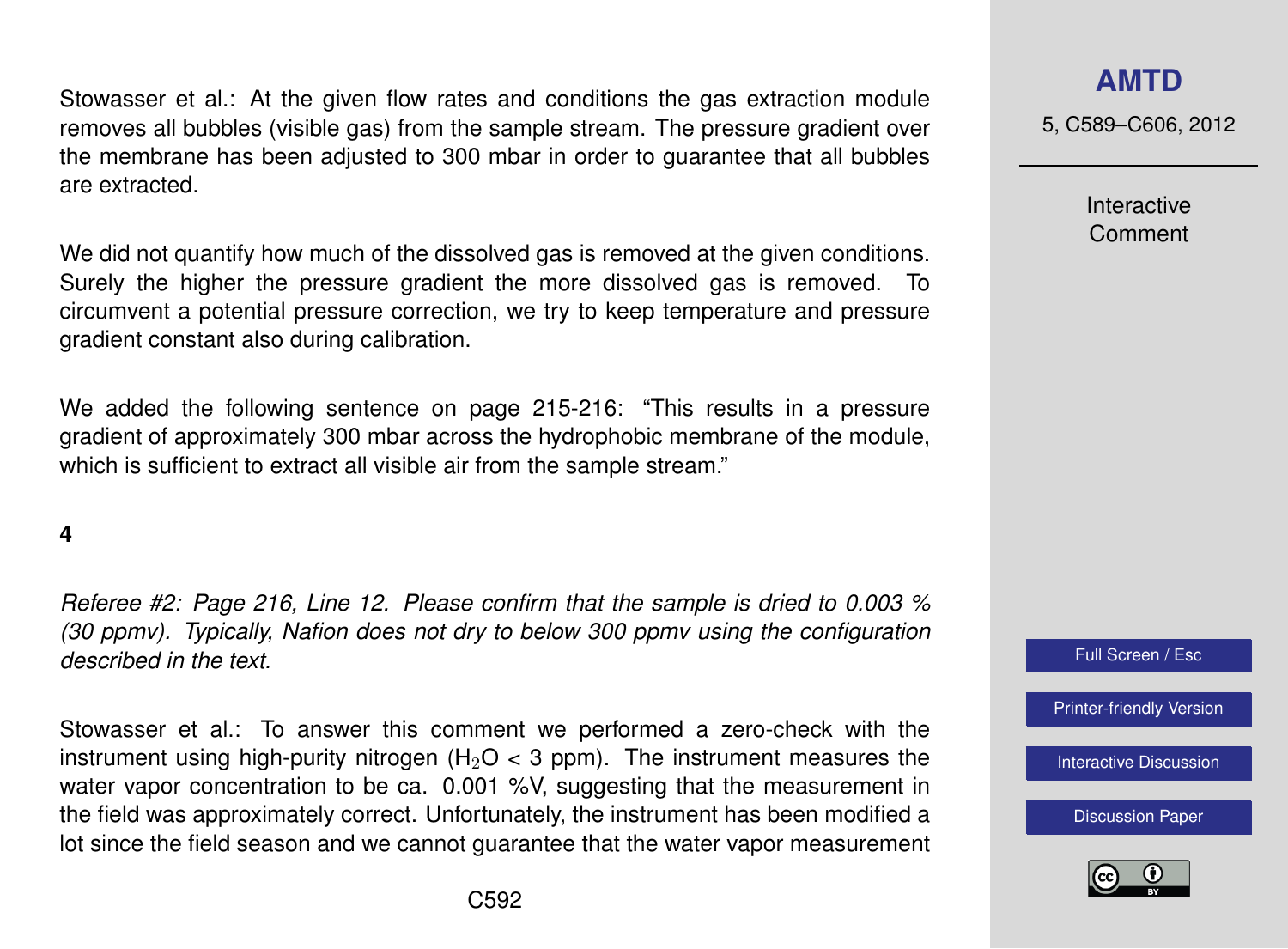is unaffected by these modifications.

Leckrone et al. (1997) described the efficiency of Nafion drying under various conditions. According to their findings the minimal length for efficient drying at our sample flow rate of 1.6 ml/min is about 1 meter (temperature of ca. 23 degC, purge gas nitrogen). Also, the outer purge flow needs to be 8-10 times larger than the inner sample flow. For these conditions Leckrone et al., reported water vapor concentrations after the Nafion dryer as low as 13.1 ppmv.

Our nafion dryer is 2 m long and the outer purge flow is 8-10 times larger than the inner flow. Based on this, we conclude that our statement is in fact correct and decided to leave the reported water vapor concentration of ca. 30 ppm in the revised manuscript. However, if we interpret the work of Leckrone wrong, or if the referee has more information, which confirms that drying below 300 ppm is not possible, we will remove the reported concentration of 30 ppm from the manuscript.

### **5**

*Referee #2: Page 217, Line 5. Do the calibration gases also contain Argon? Argon significantly broadens the methane absorption spectra and should be included in the calibration source. If not, this may be one source of the observed bias offset.*

Stowasser et al.: The field calibration gases do not contain Argon. The full-air standards from NOAA used for the calibration shown in Fig. 2b, do contain Argon.

It turned out that the manufacturer Picarro knows about this effect and quantified it

5, C589–C606, 2012

Interactive Comment



[Printer-friendly Version](http://www.atmos-meas-tech-discuss.net/5/C589/2012/amtd-5-C589-2012-print.pdf)

[Interactive Discussion](http://www.atmos-meas-tech-discuss.net/5/211/2012/amtd-5-211-2012-discussion.html)

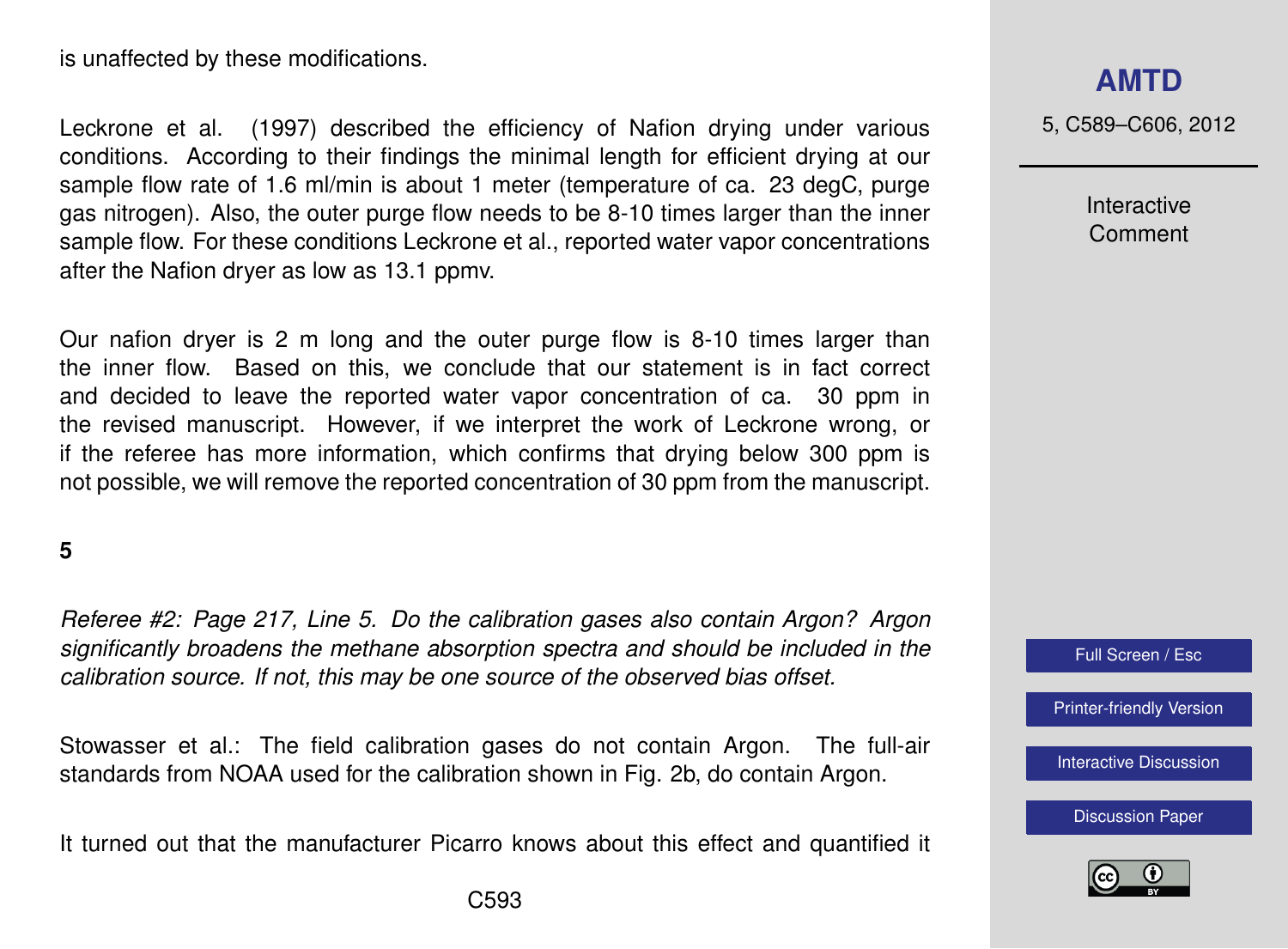recently (C. Rella, personal communication):

"I don't think Argon can be the answer – removing Ar and replacing it with air would cause an error of about 0.06 ppb at 600 ppb of  $CH<sub>4</sub>$ . The effect is magnified at low cavity pressure, but I would estimate the error to be 5-6X, which is nowhere close to the 20 ppb error you are talking about."

The lack of Argon in the field calibration gases can account only for a small part  $( $1$$ ppbv) of the 20 ppbv bias. We included in following paragraph in bias discussion of the revised manuscript:

"Finally, the calibration gases used during the field campaign (see Fig.2a) are synthetic air standards, which do not contain Argon. Argon broadens the absorption spectra of  $CH<sub>4</sub>$  and a lack of Argon in the calibration gas introduces a measurements bias. According to the manufacturer, the magnitude of this effect is less than 1 ppby at  $CH<sub>4</sub>$ mixing ratios of 600 ppbv and, thus, can only account for a small part of the bias found in our measurements."

#### **6**

*Referee #2: Page 217 – 218, Figure 2. The text should be revised to explain several aspects of these calibration curves:*

*a. Figure 2b. Please add a residual to the fit so that discrepancies from the line can be clearly seen. Moreover, the fit seems highly linear, thus, the large uncertainty in the slope (0.7941* ± *0.3561) is almost impossible. I assume that this a typographical error?*

5, C589–C606, 2012

Interactive Comment



[Printer-friendly Version](http://www.atmos-meas-tech-discuss.net/5/C589/2012/amtd-5-C589-2012-print.pdf)

[Interactive Discussion](http://www.atmos-meas-tech-discuss.net/5/211/2012/amtd-5-211-2012-discussion.html)

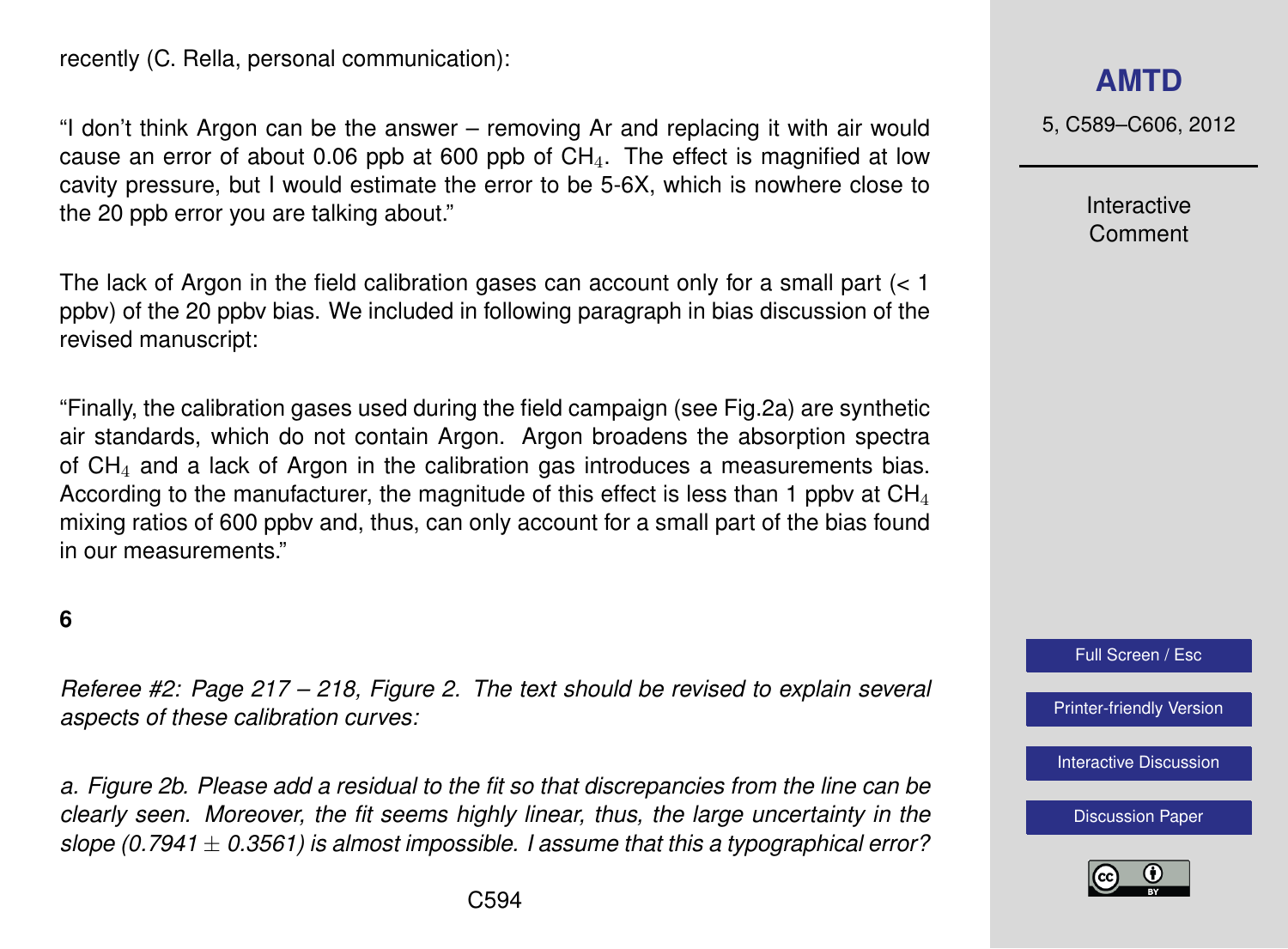Stowasser et al.: As requested, we now give the residuals for the three data points in the figure.

Yes, it was a typographical error. The values for Fig.2b are:  $a = 0.7941 \pm 0.0006$  and  $b = -0.1258 + 0.5967$ .

*Referee #2: b. Figure 2a. There is a LARGE discrepancy between the slope in Figure 2b and Figure 2a. The instrument reads almost 16 % less methane than it should based on the pure gas calibrations. It is critical to discuss the sources of this low reading. Is the membrane extractor inefficient? Is there a substantial amount of methane still left in the water? Is it an instrument issue? Likewise, it is almost impossible for these spectroscopic instruments to have a non-zero intercept (the intercept is typically < 1 ppbv). Thus, the observed 12 ppbv offset is highly improbable, suggesting that the calibration response is non-linear and more standards are required. Please discuss these issues and possible reasons for this behavior in the text.*

Stowasser et al.: We believe that the significantly lower methane values are mainly due to the solubility of methane and in water. A quick calculation shows the significant solubility of  $CH<sub>4</sub>$ :

With the solubility of  $CH_4$ , L(CH<sub>4</sub>), in H<sub>2</sub>O at 20degC:

$$
L(CH_4) = 22.7 \frac{mg}{L(H_2O) \cdot bar}.\tag{1}
$$

**[AMTD](http://www.atmos-meas-tech-discuss.net)**

5, C589–C606, 2012

Interactive Comment

Full Screen / Esc

[Printer-friendly Version](http://www.atmos-meas-tech-discuss.net/5/C589/2012/amtd-5-C589-2012-print.pdf)

[Interactive Discussion](http://www.atmos-meas-tech-discuss.net/5/211/2012/amtd-5-211-2012-discussion.html)

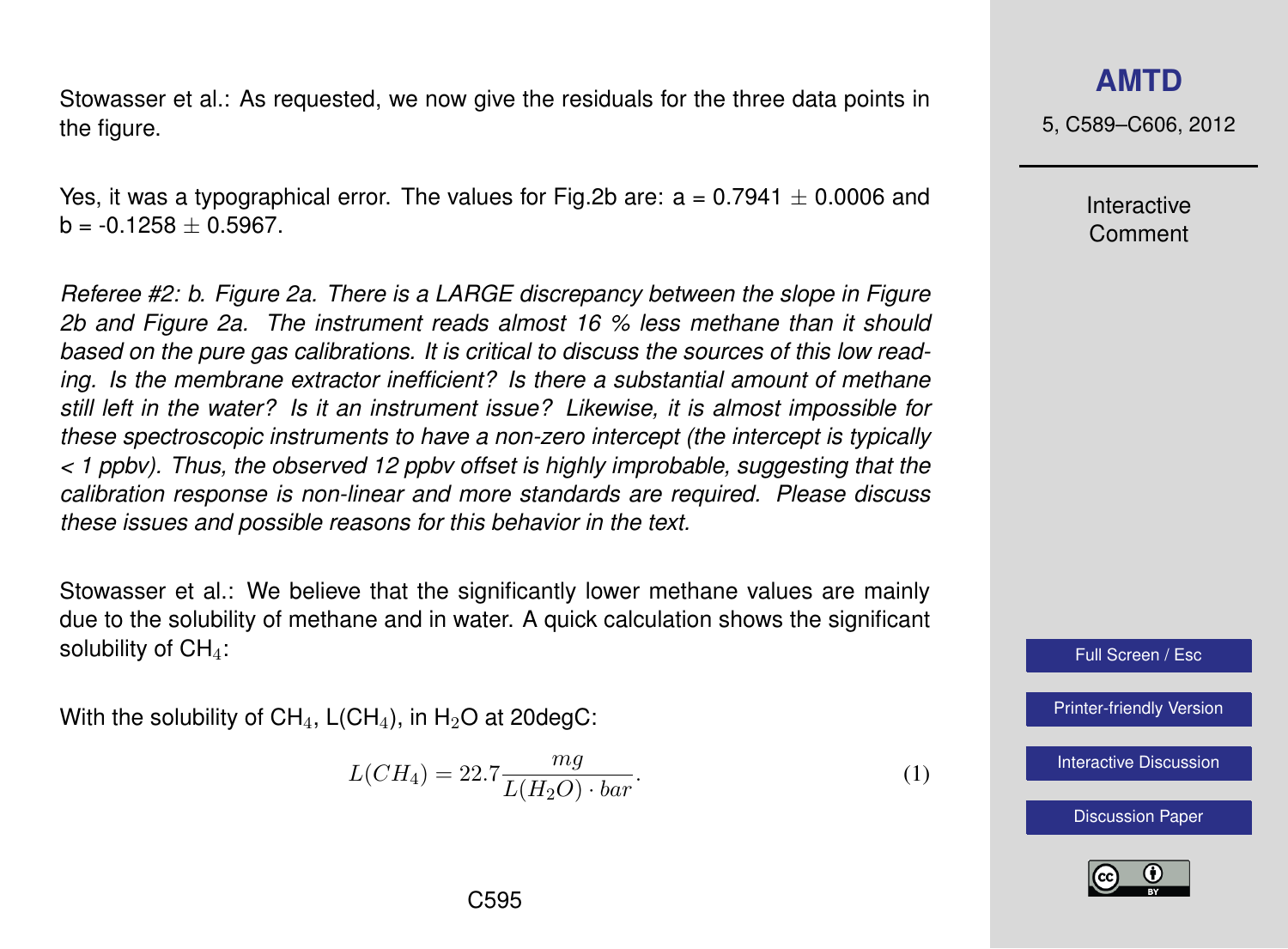With the density of CH<sub>4</sub> of 0.6556  $\mu q/mL$  the solubility per mL is:

$$
L(CH_4) = 0.0346 \frac{mL}{L(H_2O) \cdot bar}.
$$
 (2)

The partial pressure of 400 ppb  $CH<sub>4</sub>$  (the mixing ratio in one of the calibration gases) in air at 1 bar is

$$
p(CH_4) = 1bar \frac{400ppb}{1 \cdot 10^9 ppb} = 4 \cdot 10^{-7} bar.
$$
 (3)

The solubility of  $CH_4$  in water for the given partial pressure of  $CH_4$  is

$$
L(CH_4)^* = 0.0346 \frac{mL}{L(H_2O) \cdot bar} 4 \cdot 10^{-7} bar = 1.38 \cdot 10^{-8} \frac{mL}{L(H_2O)}.
$$
 (4)

During calibration runs 1.6 mL of standard gas are mixed with 15 mL of water. In the 15 mL water of the calibration mixture x mL of  $CH<sub>4</sub>$  are dissolved:

$$
x = 15mL \cdot L(CH_4)^* = 2.07 \cdot 10^{-7} mL. \tag{5}
$$

In the 1.6 mL air of the calibration mixture y mL of  $CH<sub>4</sub>$  are present:

$$
y = 1.6mL \cdot \frac{400ppb}{1 \cdot 10^9 ppb} = 6.4 \cdot 10^{-7} mL. \tag{6}
$$

The ratio of  $x/(x+y)$  is 24%, i.e the mixing ratio of methane in the bubbles is at equilibrium depleted on the order of 20%.

The gas extraction unit extracts some, but not all of the dissolved  $CH<sub>4</sub>$  molecules. E.g. Huber et al. (2003) used a similar membrane for continuous gas extraction (same fabric, but much smaller surface) and extracted 18-25% of the dissolved gas. On the other hand, as discussed on p. 225, l.16-24, the deionized water used for calibration

# **[AMTD](http://www.atmos-meas-tech-discuss.net)**

5, C589–C606, 2012

Interactive Comment



[Printer-friendly Version](http://www.atmos-meas-tech-discuss.net/5/C589/2012/amtd-5-C589-2012-print.pdf)

[Interactive Discussion](http://www.atmos-meas-tech-discuss.net/5/211/2012/amtd-5-211-2012-discussion.html)

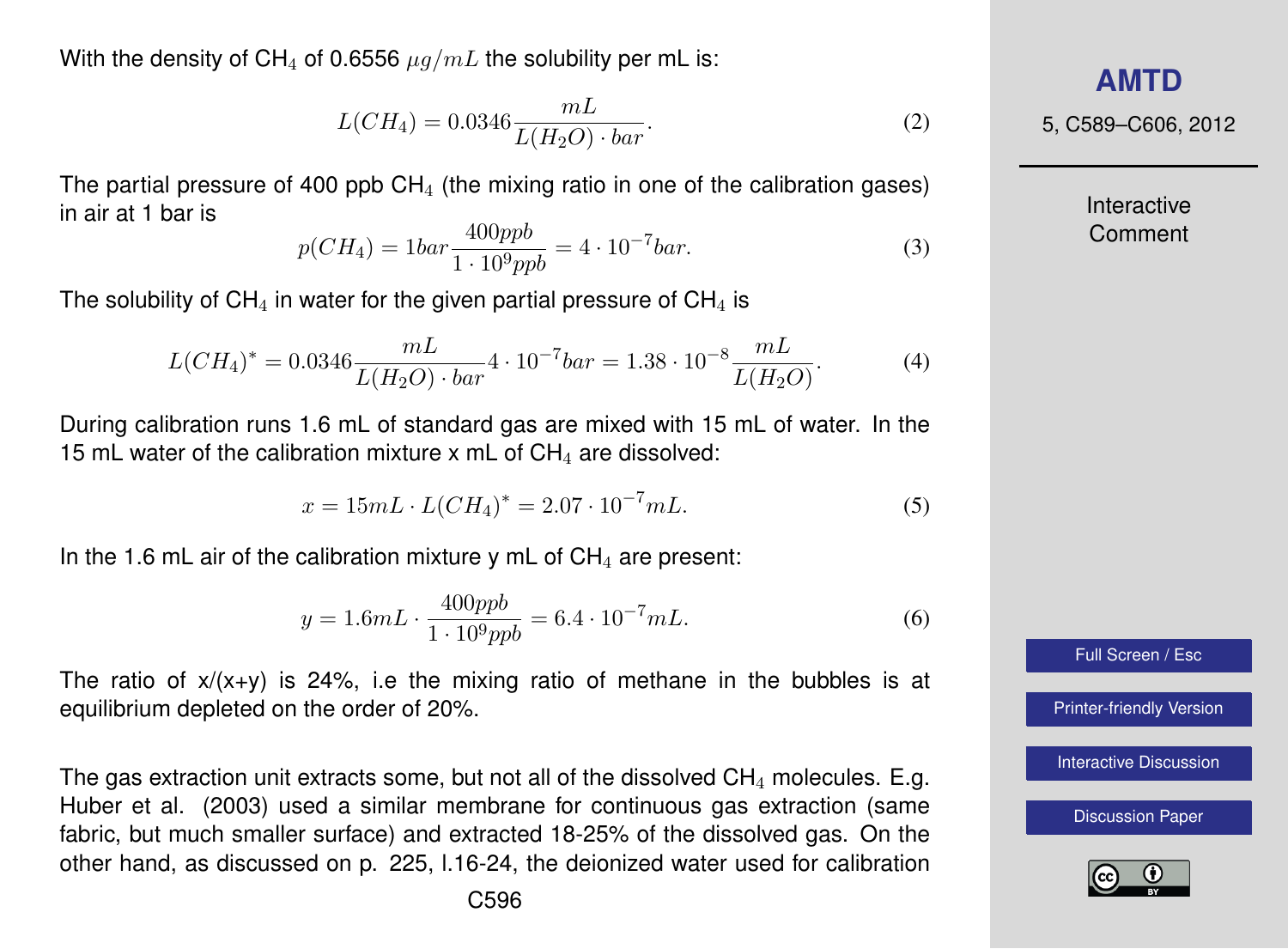is saturated with  $N_2$ , has the potential to lower the CH<sub>4</sub> mixing ratio of the calibration gases by up to about 15%. Considering the sum of these effects, we believe that the 16% less reading mainly due to the solubility of  $CH<sub>4</sub>$  are feasible.

In a way one could say that the gas extraction module is inefficient, since it does not extract all dissolved  $CH<sub>4</sub>$  molecules from the water. However, we did not expect the gas extraction module to extract all dissolved  $CH<sub>4</sub>$  molecules, which is why we kept temperature and pressure stable around the gas extraction module and, furthermore, tried to mimic the way the ice core sample runs through the system as closely as possible with the calibration mixture.

In the paper on p.9 we refer to the estimation above. We decided to refer to the estimation instead of including it into the paper, since it is more like supplementary information and will disturb the fluency of reading, if included in the paper.

Regarding the non-zero intercept:

A non-zero intercept could point to leaks in our front-end. Unfortunately, we did not have zero air during the field campaign to force the calibration curves through zero. We included the following two paragraphs at the end of the calibration Section 2.1:

"Figure 2a shows that the WS-CRDS in combination with the front end measures significantly less  $CH_4$  compared to the stand-alone instrument as shown in Fig.2b. This is a result of the solubility of  $CH<sub>4</sub>$  in water: Before the measurements of the WS-CRDS in combination with the front-end, the calibration gas has been in contact with water from the moment when it was mixed with deionized water until it reached the gas extraction module. A significant amount of  $CH<sub>4</sub>$  molecules are dissolved in the water and are not completely extracted by the gas extraction module. An estima-

# **[AMTD](http://www.atmos-meas-tech-discuss.net)**

5, C589–C606, 2012

Interactive Comment



[Printer-friendly Version](http://www.atmos-meas-tech-discuss.net/5/C589/2012/amtd-5-C589-2012-print.pdf)

[Interactive Discussion](http://www.atmos-meas-tech-discuss.net/5/211/2012/amtd-5-211-2012-discussion.html)

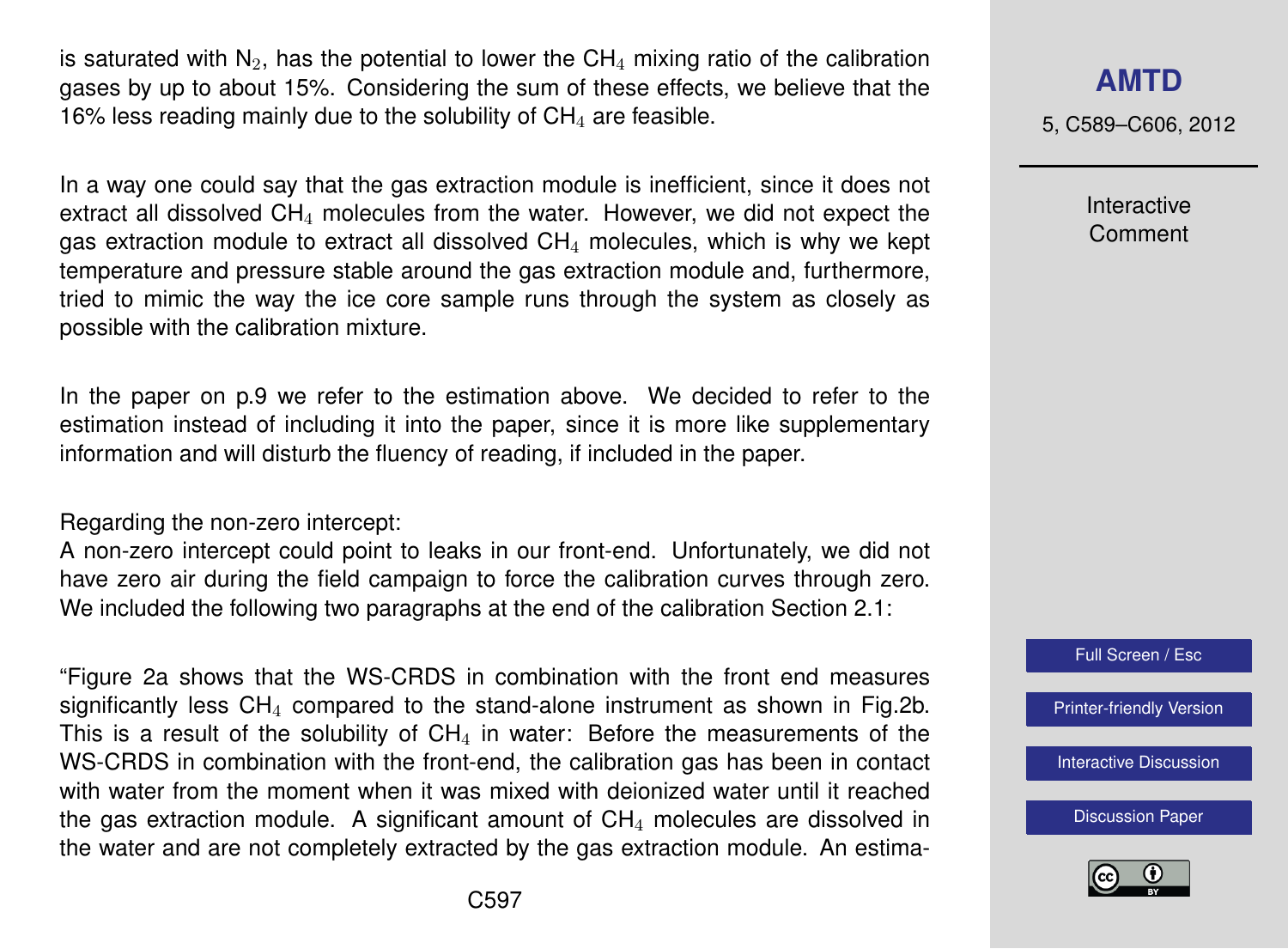tion of the amount of dissolved  $CH_4$  molecules can be found in Stowasser et al. (2012).

The intersect of almost 12 ppbv in Fig2a suggests a leak in the front-end or, alternatively a non-linearity in the calibration curve. Neither a leak in the front-end, nor non-linearity of the calibration curve could be checked during field measurements due to the lack of a third calibration gas and a  $CH<sub>4</sub>$ -free gas, respectively."

*Referee #2: c. The authors conclude that the data presented in Figure 2b are more accurate partially due to the wider dynamic range of calibration. This is not true. The instrument calibration should span the measurement range as closely as possible. This accounts for the slightly non-linear response of the analyzer over a wider dynamic range. Thus, although there is less uncertainty in the slope of the fit line with a wider dynamic range, the accuracy of the instrument over the measurement range is worse. So, it is not true that using larger differences in the CH*<sup>4</sup> *mixing ratios in the field would improve the instrument accuracy.*

Stowasser et al.: We deleted the paragraph mentioned.

*Referee #2: d. Was the instrument zero checked (e.g. on dry nitrogen or similar)? If so, why weren't the calibration curves in Figure 2a and 2b forced through zero?*

Stowasser et al.: It was not zero-checked.

*Referee #2: e. Please note that it is critical to address these calibration issues (specifically point 6b above) in order for rest of the data to be interpreted.*

# **[AMTD](http://www.atmos-meas-tech-discuss.net)**

5, C589–C606, 2012

Interactive Comment



[Printer-friendly Version](http://www.atmos-meas-tech-discuss.net/5/C589/2012/amtd-5-C589-2012-print.pdf)

[Interactive Discussion](http://www.atmos-meas-tech-discuss.net/5/211/2012/amtd-5-211-2012-discussion.html)

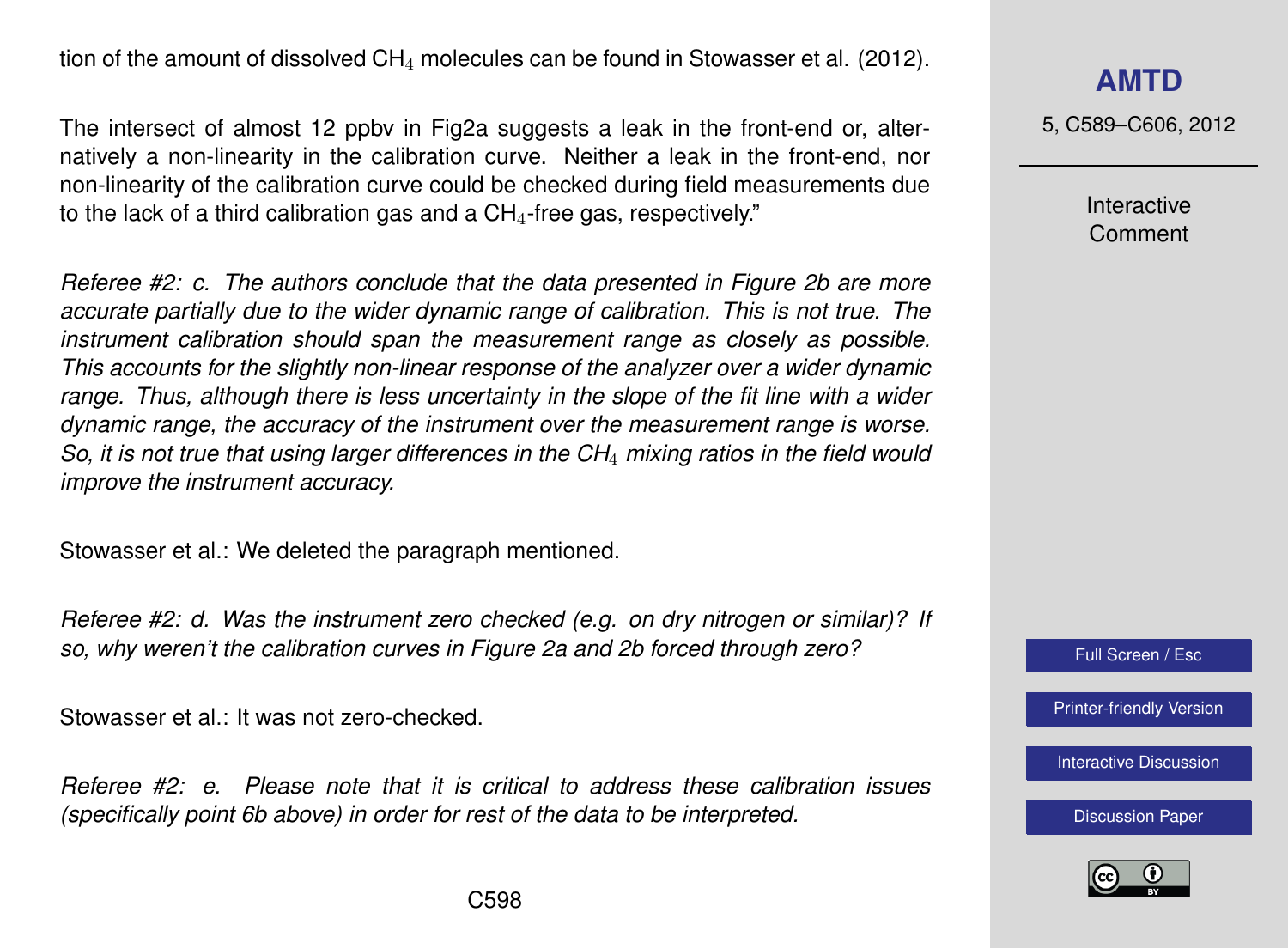Stowasser et al.: We agree that those are critical questions. Some need to remain open at this time, as additional tests need to be performed.

**7**

*Referee #2: Page 219 – 220 (Figure 3). Please add a few more details to the stability plot and discussion:*

*a. The noise present in Figure 3a is clearly not "white noise" and shows discrete "drop-out" behavior. Why do you observe these sporadic, low readings?*

Stowasser et al.: As it turned out after the field campaign the pressure reading of the instrument showed a bias of several mbar. Thus, the instrument did not operate at the exact cavity pressure for which the spectral fit was designed. We believe that the "drop-out" behavior is caused by this discrepancy.

We added the following to the caption of Fig.3:

"Outliers in the  $CH<sub>4</sub>$  mixing ratio measurement are the result of a discrepancy between operating pressure and fitting routine (see Section 2.4.2)."

In Section 2.4.2 "Cavity pressure and fitting routine" we added:

"After the field campaign it turned out that the pressure reading of the WS-CRDS had a bias of several mbar. Thus, the custom-designed spectral fit did not match the operating pressure. This caused outliers in the  $CH<sub>4</sub>$  mixing ratio measurements as shown in Fig.3a (green line). The red line in Fig.3a shows measurements without outliers: During these measurements the instrument was running in its original mode 5, C589–C606, 2012

Interactive Comment



[Printer-friendly Version](http://www.atmos-meas-tech-discuss.net/5/C589/2012/amtd-5-C589-2012-print.pdf)

[Interactive Discussion](http://www.atmos-meas-tech-discuss.net/5/211/2012/amtd-5-211-2012-discussion.html)

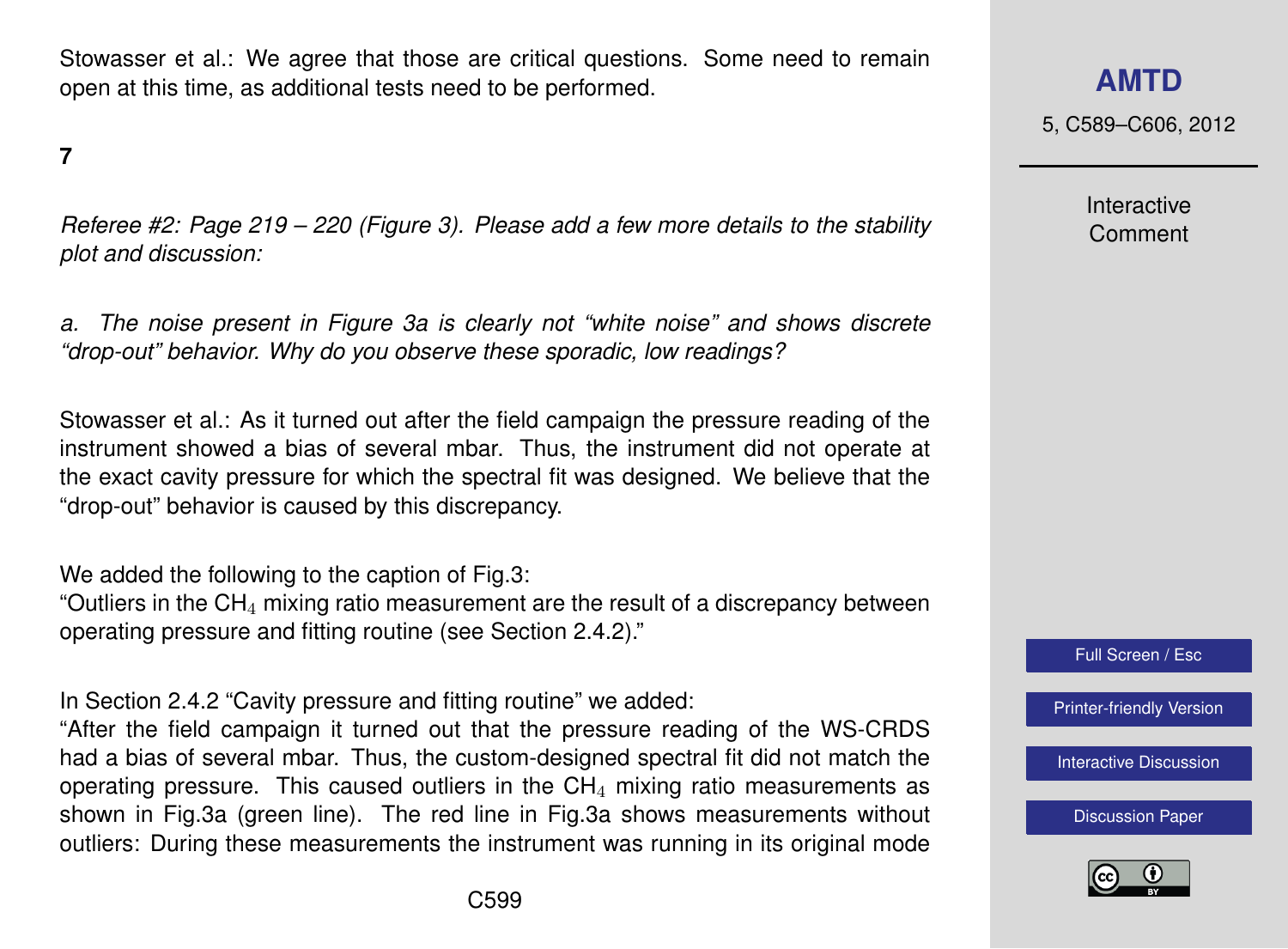with a cavity pressure of 225 mbar and the corresponding spectral fit."

*Referee #2: b. Can you please overlay the pure gas data discussed on Page 219 (Line 22 onwards) onto Figure 3? This would help the reader see the differences in the Allan variances and raw data.*

Stowasser et al.: Found a typographical error on p. 219, l. 7: It is 1h not 7h.

We overlaid the pure gas data and adjusted the text and figure caption accordingly. We decided to show only 50 minutes (out of 3.5 days) of the pure gas data time series to visualize that no drop-outs can be observed in this time series. During this measurement the analyzer was running in its original configuration with a cavity pressure of 225 mbar and the corresponding spectral fit. The Allan plot of the pure gas data is shown over the full time period of 3.5 days.

*Referee #2: c. You conclude that the instabilities are due to the "gas extraction module"*. . .*can you elaborate on this conclusion? Is it due to a change in the membrane efficiency?*

Stowasser et al.: Not at the moment. More tests are necessary before we can determine the cause of these instabilities. A change in the efficiency is a potential reason. One would expect a loss in efficiency with time, since dust particles from the sample could clog the pores of the hydrophobic membrane. A longer stability test is necessary to observe long term effects like this. Our guess (untested) is that fluctuations in the pressure at the gas extraction module cause the instabilities. These pressure fluctuations could be due to changes in the water-to-gas ratio of the sample stream (e.g. caused by degradation of pump tubing or temperature effects in the gas

5, C589–C606, 2012

Interactive Comment



[Printer-friendly Version](http://www.atmos-meas-tech-discuss.net/5/C589/2012/amtd-5-C589-2012-print.pdf)

[Interactive Discussion](http://www.atmos-meas-tech-discuss.net/5/211/2012/amtd-5-211-2012-discussion.html)

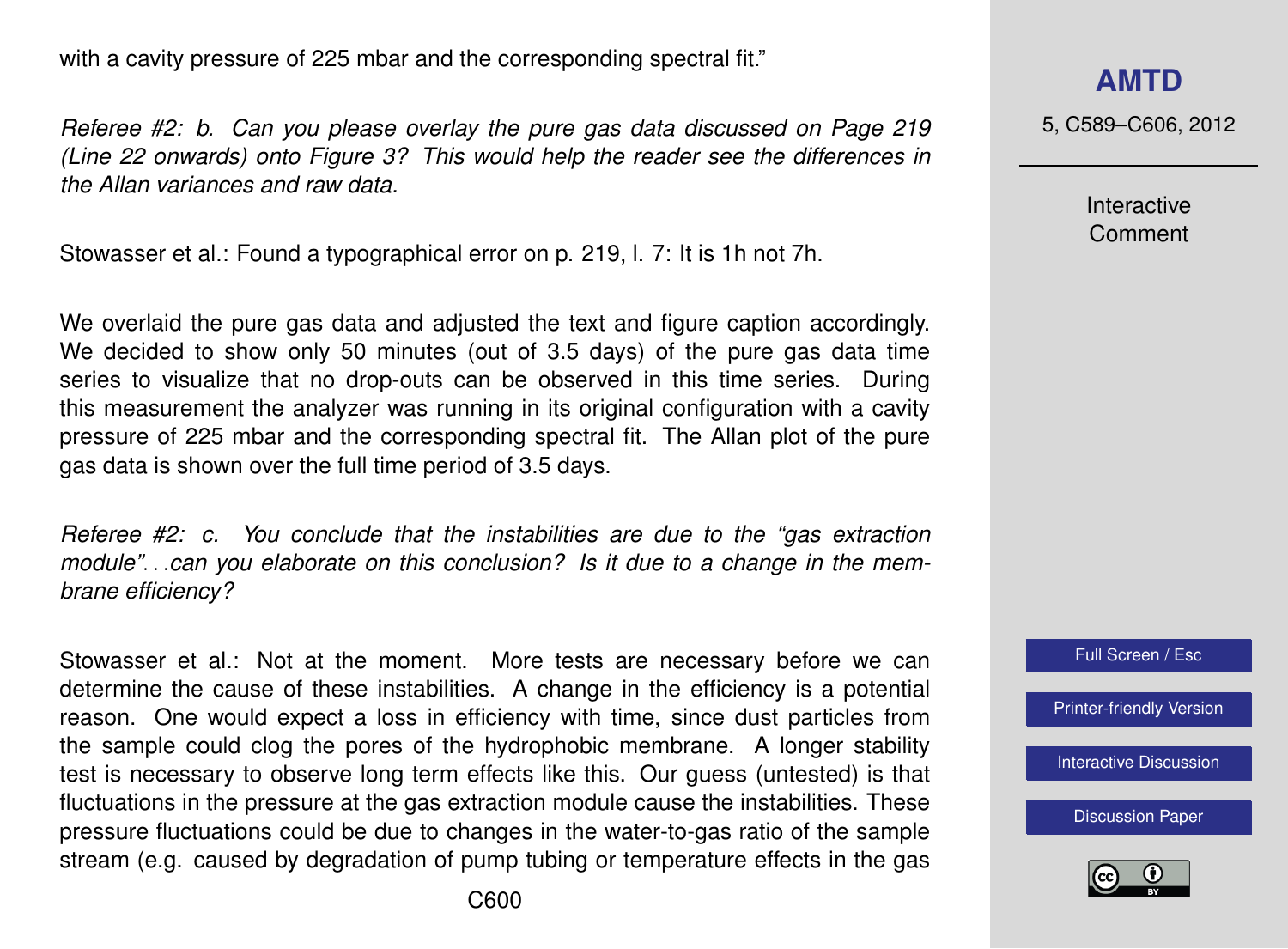and water delivery system). They would affect the efficiency of the gas extraction module.

*Referee #2: d. Since the calibration interval is 24 hours, can you estimate the 24-hour precision of the setup? It seems that providing a short-term Allan Variance (e.g. < 1 hour) is not relevant to the actual measured data presented in this paper.*

Stowasser et al.: We cannot provide a stability test over 24 hours. During the field campaign we had not enough time to conduct these tests. Certainly, such a test would be very interesting.

*Referee #2: e. You also conclude that the WS-CRDS is using software signal smoothing to improve the short-term precision to below the Allan variance limit. Did the manufacturer provide any further information about this point? How does this smoothing affect linearity?*

Stowasser et al.: We did not receive further information on this topic. However, the manufacturer claims linearity of their instruments. Linearity for the stand-alone instrument was also confirmed for our spectrometer (Fig.2b). However, due to our complex front-end non-linear effects may occur that are not related to the instrument.

**8**

*Referee #2: Page 222, Line 9. Can you estimate the orifice size of the needle valve?*

Stowasser et al.: The orifice size is 0.81 mm (Information from manufacturer

5, C589–C606, 2012

Interactive Comment

Full Screen / Esc

[Printer-friendly Version](http://www.atmos-meas-tech-discuss.net/5/C589/2012/amtd-5-C589-2012-print.pdf)

[Interactive Discussion](http://www.atmos-meas-tech-discuss.net/5/211/2012/amtd-5-211-2012-discussion.html)

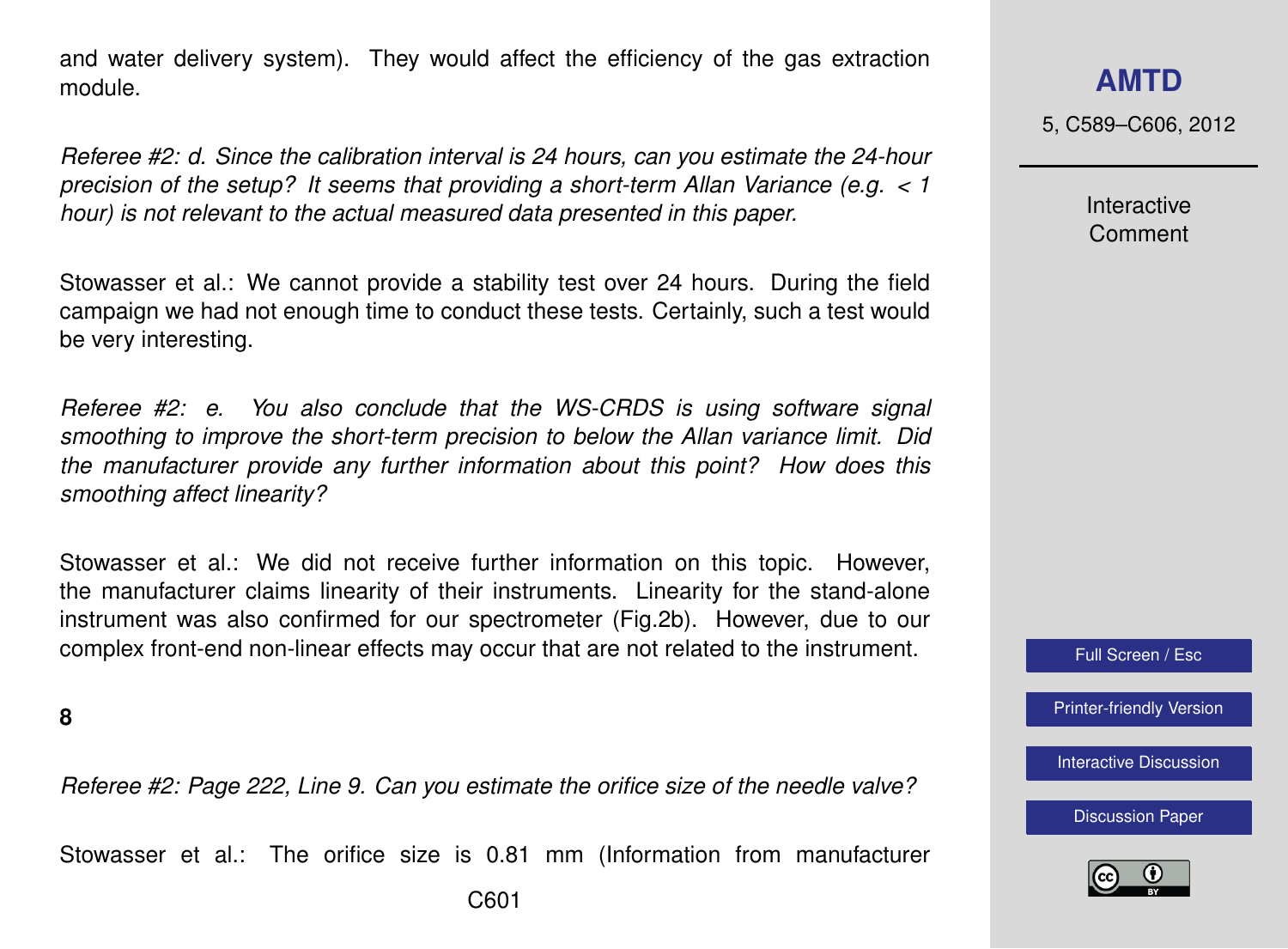### **9**

*Referee #2: Page 222, Line 24. Please note that CH*<sup>4</sup> *does NOT interact with the cavity surfaces in any significant way. The observed smoothing is largely dominated by flow response time and dispersion.*

Stowasser et al.: We removed the statement that  $CH<sub>4</sub>$  molecules interact with surfaces.

#### **10**

*Referee #2: Page 223, Line 7. Cavity-enhanced absorption spectrometry techniques must retain very clean flows to prevent fouling of the cavity mirrors. Yet, you removed the inlet filter. Was the gas pre-filtered in another manner? Did the cavity foul (i.e. get dirty)? What happens if it does?*

Stowasser et al.: We removed only one of the two high-purity filters (removal rating > 30nm) that are located upstream of the cavity to protect the cavity from contamination. We replaced this filter with a 0.5  $\mu$ m filter from VICI that has a much smaller internal volume. This filter does some pre-filtering when the sample enters the spectrometer. Other than that, no pre-filtration takes place. We did not observe an increase in the CH<sup>4</sup> baseline, which would occur in case of contamination.

We added the information to the text:

"The internal volume of the WS-CRDS is reduced by switching to small-diameter

5, C589–C606, 2012

Interactive Comment



[Printer-friendly Version](http://www.atmos-meas-tech-discuss.net/5/C589/2012/amtd-5-C589-2012-print.pdf)

[Interactive Discussion](http://www.atmos-meas-tech-discuss.net/5/211/2012/amtd-5-211-2012-discussion.html)

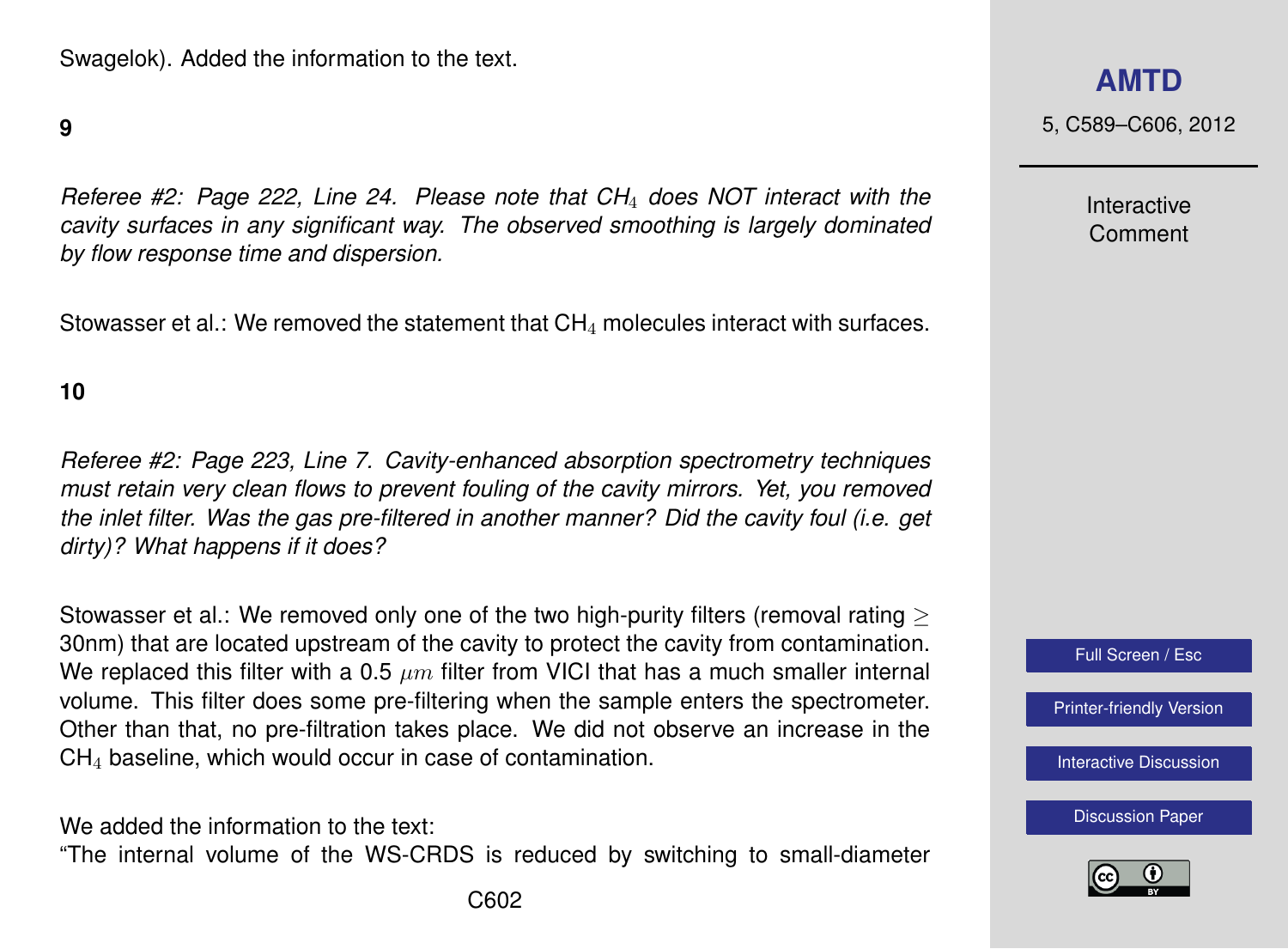tubing throughout the spectrometer. Furthermore, we removed a high-purity gas filter at the inlet of the spectrometer (Wafergard II F Micro In-Line Gas Filter, Entegris Inc.). The cavity is still protected from contamination by a second, identical filter upstream of the cavity. As a replacement for the first filter, we installed a small-volume, 0.5 micron filter at the inlet of the cavity (Valco filters for GC, ZBUFR1, VICI AG). Up to this date no degradation of the quality of  $CH<sub>4</sub>$  mixing ratio measurements could be detected."

## **11**

*Referee #2: Page 224, Lines 18 – 27 (Figure 4b). The +25 ppbv bias is disturbing and well discussed in the paper. However, it is critical that this bias remain constant for this technique to be adopted. Is there any longer-term data suggesting that this bias remains at +25 ppbv? If not, does the setup need to be calibrated using a GC system during every run?*

Stowasser et al.: The data in Fig.4b shows 25 consecutive runs. This data was collected over a period of 24 hours without a change in the bias. This shows that the setup does not need to be calibrated using a GC system during every run, maybe not even once per day.

We added the information that this data set has been recorded over a period of 24 hours on p. 224, l.19.

Additionally, we have analyzed more data (not shown) and the bias remained constant until the end of the field measurements ca. 5 days later.

# **[AMTD](http://www.atmos-meas-tech-discuss.net)**

5, C589–C606, 2012

Interactive Comment

Full Screen / Esc

[Printer-friendly Version](http://www.atmos-meas-tech-discuss.net/5/C589/2012/amtd-5-C589-2012-print.pdf)

[Interactive Discussion](http://www.atmos-meas-tech-discuss.net/5/211/2012/amtd-5-211-2012-discussion.html)

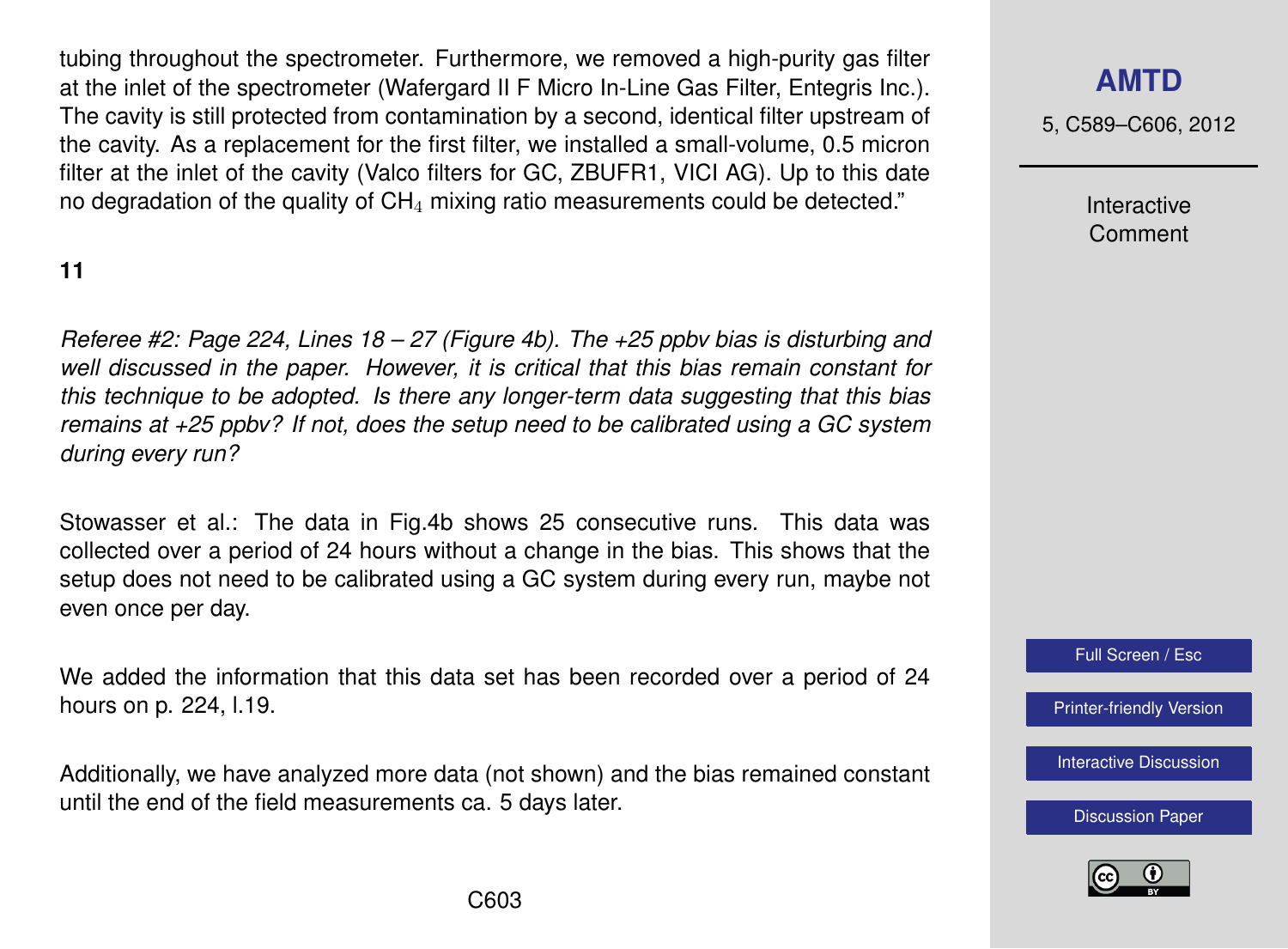*Referee #2: General – It should be noted that the WS-CRDS instrument only measures* <sup>12</sup>CH<sup>4</sup> *and does NOT measure* <sup>13</sup>CH4*. Thus, changes in the isotope ratio of methane will lead to erroneous methane readings. Please discuss this effect and its potential magnitude for ice core studies.*

Stowasser et al.: The reviewer is correct that measurements are made on  $^{12}CH_4$ . Since measurements and standards are both made on the dominant isotopologue the effect is negligible, i.e. in the sub ppb range. We added the following sentence on p. 6,  $\pm 20$ :

"Note that all measurements are made on the  ${}^{12}CH_4$  isotopologue, and therefore neglect variations of  $\delta^{13}$ C and  $\delta$ D (= $\delta^2$ H). However, given the natural isotopic abundances, combined with the small range of natural isotopic variation, the induced error is far below our detection limit."

### **13**

*Referee #2: Figure 1 – Please clarify to better describe the debubbler and pressuredecoupling unit. I realize that these are discussed in some of the references; however, a more detailed picture (and discussion) in this paper would be very beneficial to describing the system.*

Stowasser et al.: We updated Fig.1: Included a more detailed drawing of the debubbler and the open split.

Additionally, we included more information in Sect. 2.1 "Experimental Setup Descrip-

## **[AMTD](http://www.atmos-meas-tech-discuss.net)**

5, C589–C606, 2012

Interactive Comment



[Printer-friendly Version](http://www.atmos-meas-tech-discuss.net/5/C589/2012/amtd-5-C589-2012-print.pdf)

[Interactive Discussion](http://www.atmos-meas-tech-discuss.net/5/211/2012/amtd-5-211-2012-discussion.html)

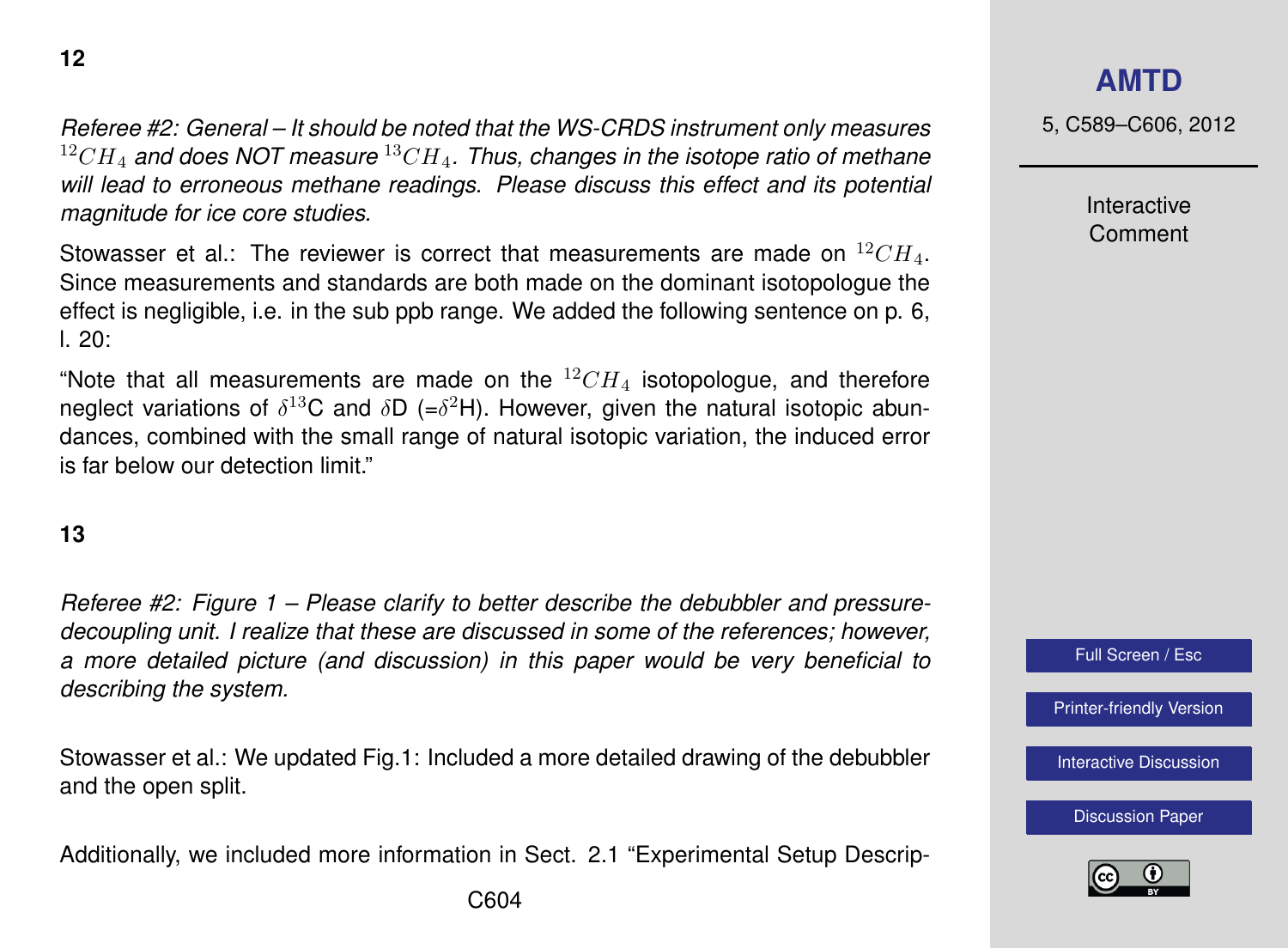tion":

"In the warm laboratory of the CFA three peristaltic pumps and a debubbler (internal volume of ca. 0.8 mL) distribute the sample stream between several systems for chemical analysis (for details see Kaufmann et al. 2008, Schuepbach et al. 2009). In brief, the debubbler is a standard pipette tip sealed against ambient with a custommade plug at the top including two holes for an inlet and outlet tube, respectively. The sample stream from the melt head enters through the inlet tube and air bubbles rise, driven by buoyancy, to leave the debubbler with some residual water through the outlet tube. Hence, no bubbles reach the tip of the pipette tip, where water is pumped away for analyses of chemical components and stable isotopes of water. An open split with small internal volume is installed downstream of the outlet tube and prevents pressure fluctuations in the debubbler that would affect the chemical analyses. From here the air and residual water (3.2 mL/min, ca. 50% air by volume) is pumped through a heated transfer line (to avoid freezing of the sample) towards a second warm laboratory where CH<sup>4</sup> mixing ratio analysis takes place."

## **Technical Corrections**

**1**

*Referee #2: Page 214, Line 5: Change "is to a high degree automated," to "is, to a high degree, automated,"*

Stowasser et al.: Done.

# **[AMTD](http://www.atmos-meas-tech-discuss.net)**

5, C589–C606, 2012

Interactive Comment

Full Screen / Esc

[Printer-friendly Version](http://www.atmos-meas-tech-discuss.net/5/C589/2012/amtd-5-C589-2012-print.pdf)

[Interactive Discussion](http://www.atmos-meas-tech-discuss.net/5/211/2012/amtd-5-211-2012-discussion.html)